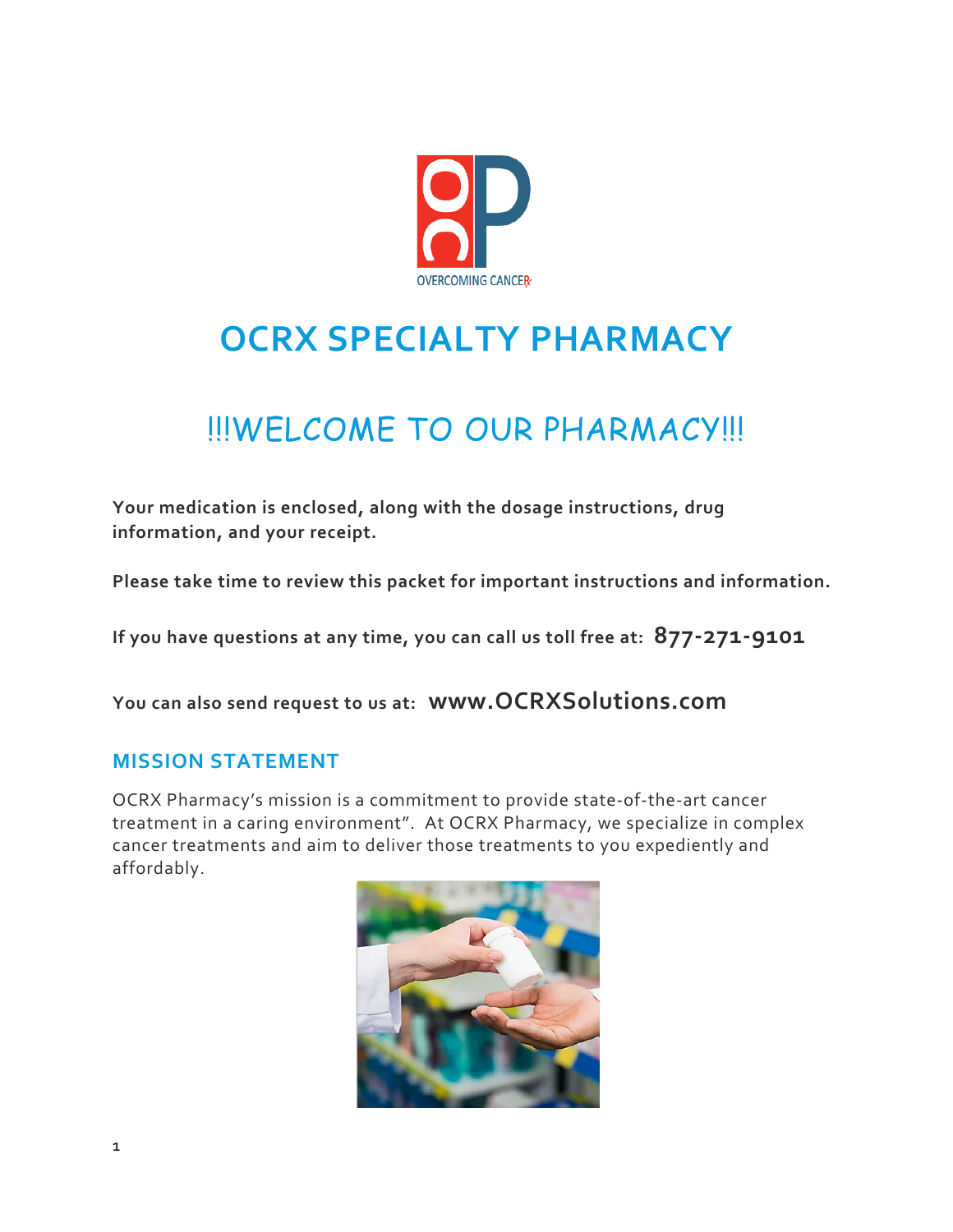## PHARMACY LOCATIONS

## **OC Pharmacy**

925 Gessner Rd, Suite 600 Houston, TX 77024 Phone: (713) 275-3222 Fax: (713) 400-9118 Email: OCP1@OncologyConsultants.com

# **OC Pharmacy II**

2130 W Holcombe Blvd, 10<sup>th</sup> Floor Houston, TX 77030 Phone: (713) 600-0934 Fax: (713) 400-1956 Email: OCP2@OncologyConsultants.com

## **OCRX Pharmacy Solutions**

23960 Katy Freeway, Suite 325 Houston, TX 77494 Phone: (832) 333-1425 Fax: (281) 492-0856 Email: OCPRXSolutions@OncologyConsultants.com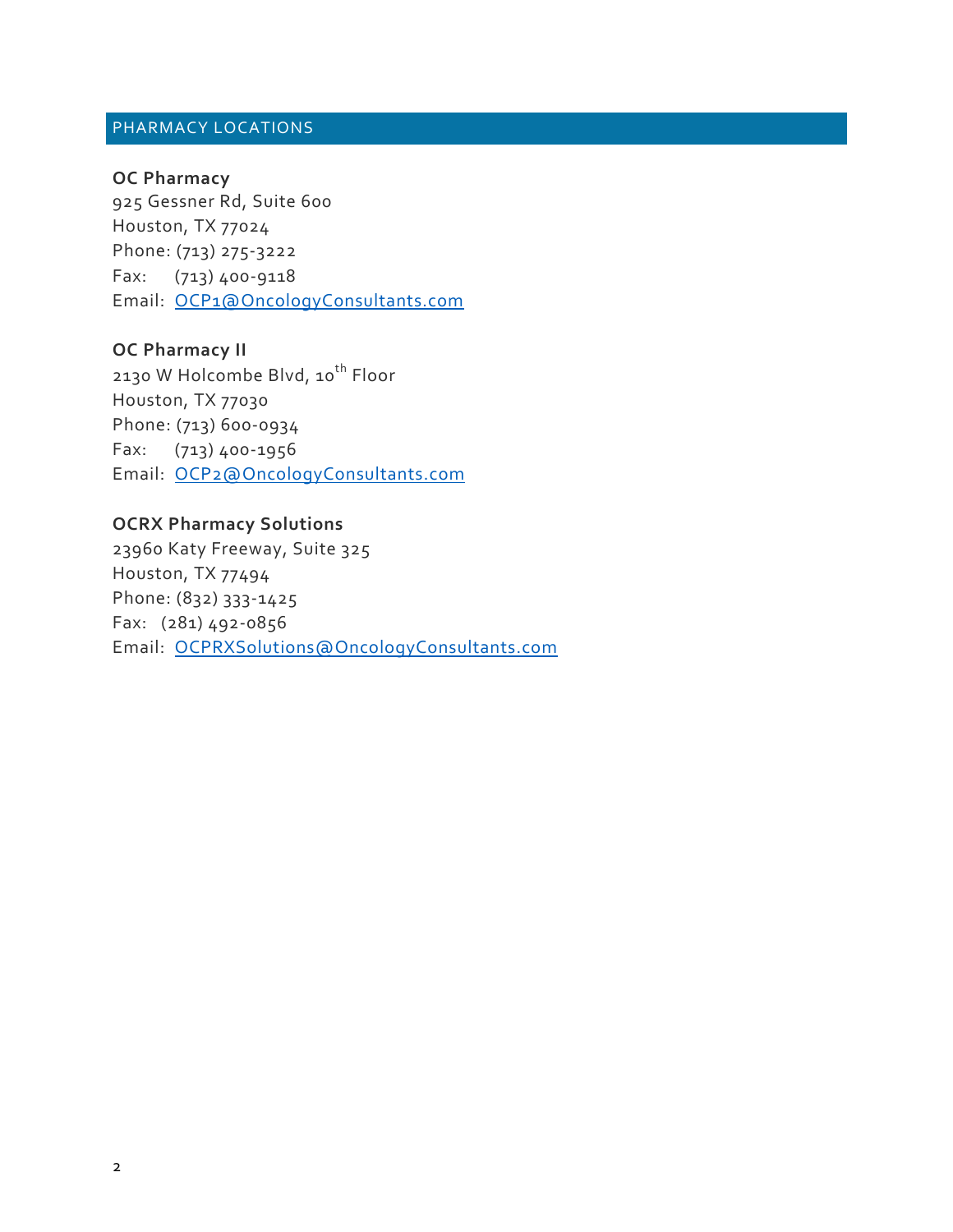## FREQUENTLY ASKED QUESTIONS

#### **Where is the pharmacy located?**

• Oncology Consultants has three outpatient pharmacies to serve you. They are located within our physician's office at the Memorial City Clinic, Cancer Center Clinic, and Katy Clinic.

#### **What are the hours of operations?**

- Monday thru Friday 8:30 AM to 5:00 PM
- Closed Saturday, Sunday, and all Major Holidays

## **What type of insurance does the pharmacy accept?**

- Medicare Part B, Medicaid, and Medicare Part D
- All Major Commercial Insurances
- The pharmacies accept a large number of prescription insurances. Our pharmacy staff can determine if your benefit card is accepted at our pharmacies.

#### **How do I fill a new prescription?**

- Please call us and we would be happy to handle the entire process for you.
- We will contact your physician to obtain all necessary information.
- If you have a written prescription, you may walk in and drop off or mail to our pharmacy at the above address. Your physician may call in, e-scribe, fax, or mail in a new valid prescription.
- When a valid prescription is on file, you may call into our pharmacy to place your order and setup a shipment during regular business hours.
- After hours you can follow the prompts to request a refill by leaving leave a message for the pharmacy staff requesting medication refill. Please include in your message medication name, your first and last name, address, date of birth, daytime phone number, and additional requested information per the voicemail recording.

#### **How will I know when the prescription will be ready?**

- Your prescription should be ready when you are finished with your physician office visit.
- If you are seeing us at one of our satellite offices, then we will call you within 24-72 hours.
- Your prescription will be held at our pharmacy for 14 days. During that time, we will attempt to notify you via phone or text.
- A pharmacy employee will immediately let you know if there are any issues that may delay fulfillment such as prior authorizations or quantity limits imposed by your insurance company
- If processing time is delayed longer than 24 hours, we will contact you to notify you of your options, so you don't go without medication.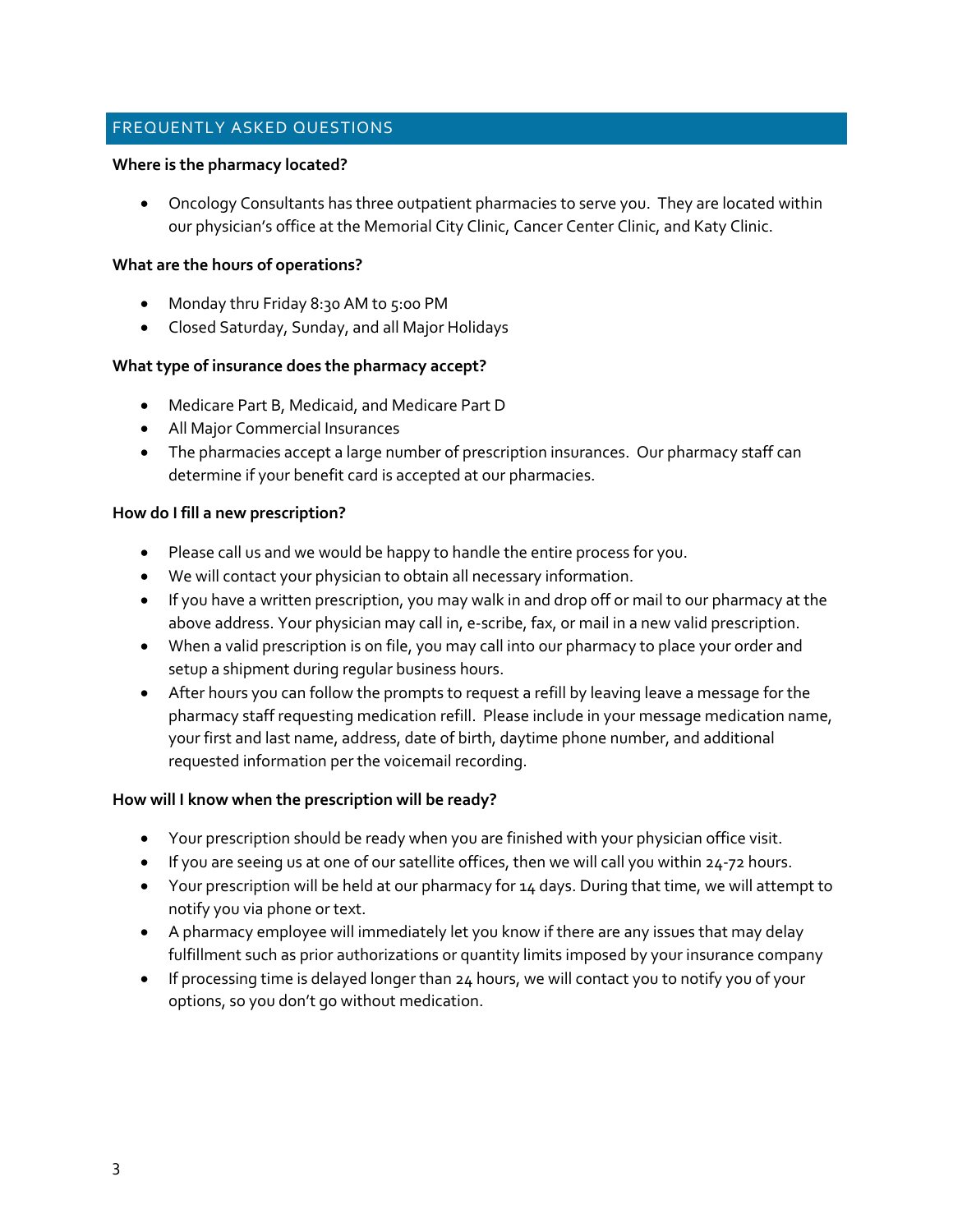## **How to I refill my prescriptions?**

- To request a prescription refill from our Memorial City Pharmacy, call 713-275-3222.
- To request a prescription refill from our Cancer Center Pharmacy, call 713-600-0934.
- To request a prescription refill from our Katy Pharmacy, call 832-333-1425.
- You can also request your refill at our website: WWW.OCRXSolutions.com

#### **If I don't have refills remaining on my prescriptions, what should I do?**

• Our pharmacists work directly with our physicians to make it convenient for you to obtain refills. Please call our pharmacies.

## **Can Oncology Consultant Specialty Pharmacy fill my prescriptions written by outside physicians?**

• We are an open retail pharmacy and call fill medications from outside physicians.

## **Does Oncology Consultant Specialty Pharmacy mail or courier prescriptions to my home?**

- Our pharmacies provide UPS, USPS, and courier home deliveries with NO charge for shipping. The patient is responsible for the copay payment prior to shipping.
- We also deliver medications to physician office for you to pick up at your convenience.

## **How much will my prescription cost?**

- Prescription cost will vary depending on your insurance. Because drug pricing can change daily, a final determination of your co-pay cost cannot be made until your claim is processed.
- The cost may also vary depending on the quantity of medication. Your prescription will be filled for medication that the physician prescribes. Please be sure to advise your physician to prescribe for the maximum amount/day supply allowable by your insurance coverage (days allowed may vary by plan).
- If you have Medicare Part D drug coverage, the cost of your prescription will change significantly as you meet your deductible and initial co-pay, progress through the "donut hole", and reach total out-of-pocket expense. Patient Care Coordinators can assist you in determining and understanding your options.
- Cash prices of medication are available upon request.

## **How can I pay for my medication?**

• We accept cash, check, or most major credit cards.

## **What if I cannot afford to pay for my medication?**

• OCRX Pharmacy has on-staff financial counselors that will be able to assist you in determining if you qualify for financial assistance for your prescriptions. Please contact our pharmacy team to initiate the first steps.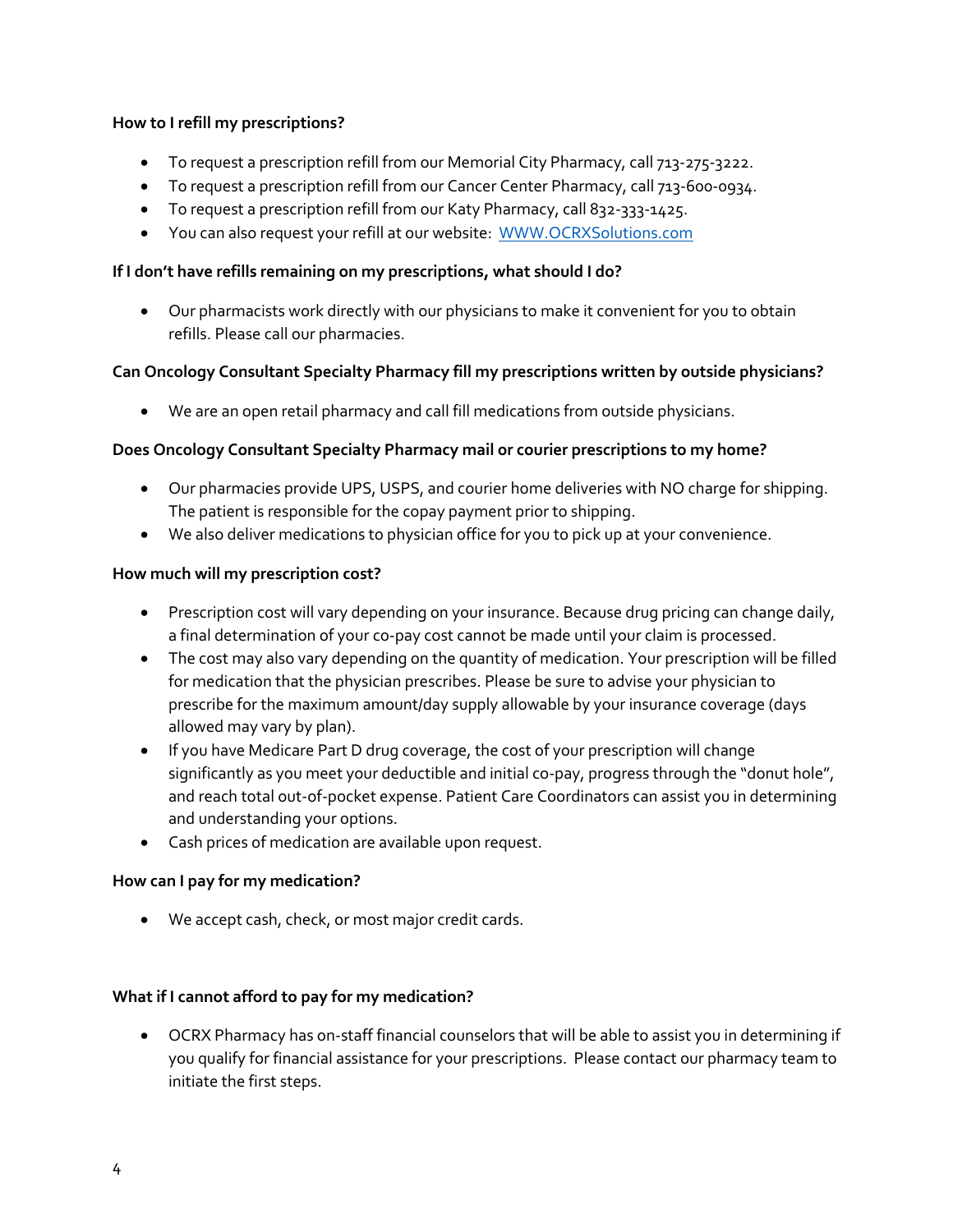## **When should I contact the pharmacy?**

- You missed a dose.
- Your medication delivery has not arrived at the promised time.
- Your address, telephone number, or insurance information has changed.
- You have questions regarding the status of your prescription.
- You have concerns regarding how to take your medication.
- You would like additional information regarding your plan for therapy.
- If you suspect an error in shipping or dispensing has occurred.
- If you suspect the medication has been recalled by the FDA.
- You should also contact us with any other questions or concerns. Our staff is happy to assist you with your specialty pharmacy needs, including:
	- o Working with another specialty pharmacy to get your medications delivered.
	- o Helping you get access to medications during an emergency or disaster.
	- o Providing you with tools to manage your therapy, including educational materials and consumer advocacy support.

## **Who do I contact for Emergency Preparedness and Disaster?**

- Please call our pharmacy immediately at **(877) 271-9101** for
	- o Refills of medication outside our service area as we can find the nearest pharmacies that can assist you and assist you with insurance overrides.
	- o Replacement of damaged or lost medications
	- o Rerouting of deliveries of medication to your current location

## **Can I fill my prescriptions at my local pharmacy?**

- You make take your prescription to the local pharmacy of your choice.
- If you have previously filled prescription from our pharmacy and wish to transfer the prescription to a local pharmacy, this can be arranged. Please have the local pharmacy call us with your prescription number.

## **Does the pharmacy sell over-the-counter medications?**

• Our pharmacies have a limited selection of over-the-counter medications. Please contact our pharmacy team who will be able to help you.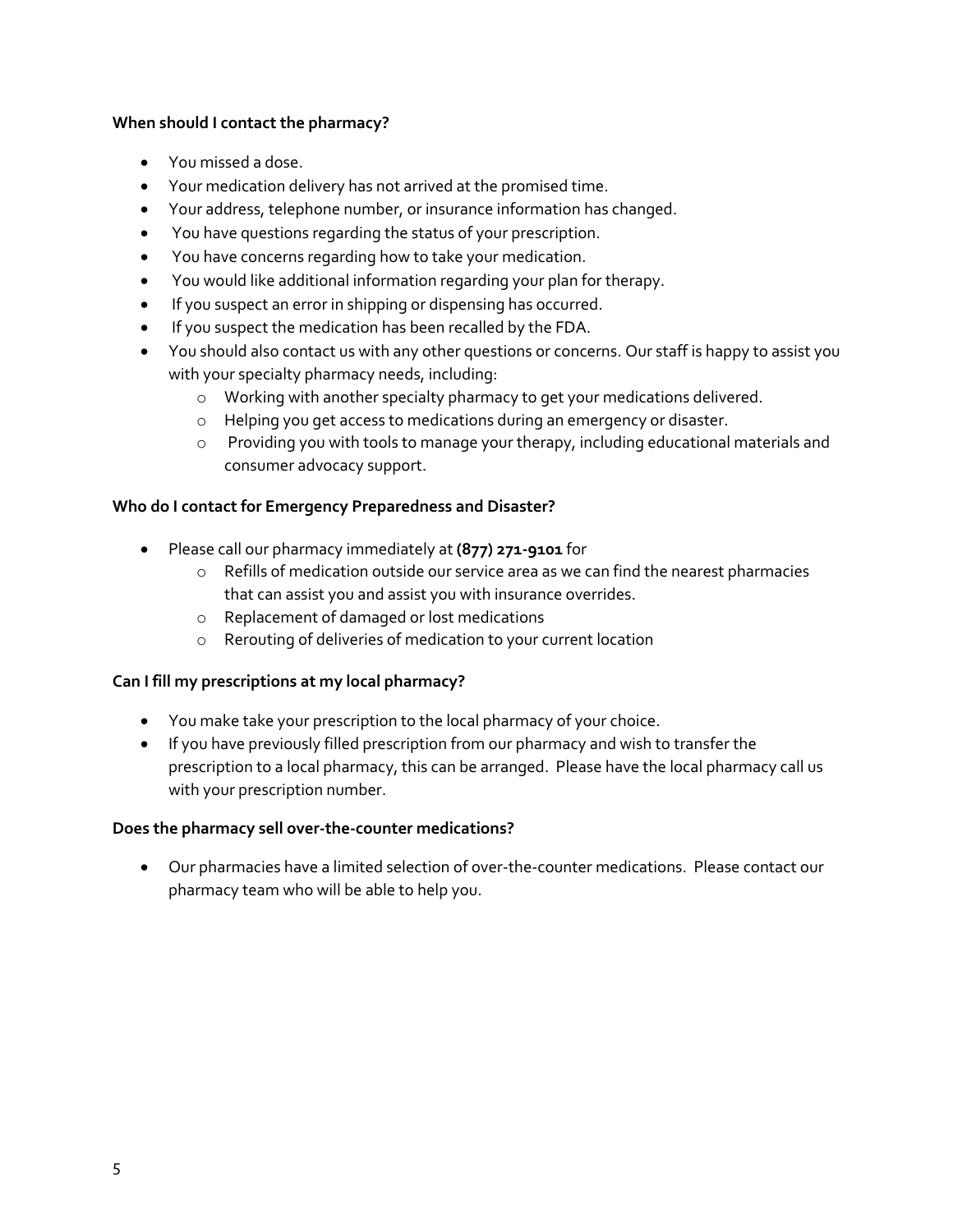## PATIENT MANAGEMENT PROGRAM

Our pharmacy staff of pharmacists and nurses are available for your support.

Please call us at: **(877) 271-9101** or you can send a request at our website WWW.OCRXSolutions.com.

- For Initial Treatments, our clinical staff will be contacting you within the week of confirmed delivery and throughout your treatment to answer any questions you may have and discuss issues below:
	- o Side Effects Management
	- o Medication Compliance
	- o Financial Burden.
- Limitations to the program includes patient's willingness to follow directions and maintain compliance while on therapy. Participation is not mandatory, and patients can opt-out at any time.

# AFTER-HOURS SERVICES

For our after-hour emergencies, such as running out of medication or questions on missed doses or potential side effects, please call OCRX Pharmacy at **(877) 271-9101**.

You will be directed to our live operator who will then direct your call to a pharmacist.

## Please DO contact us AT ANY TIME if:

- You have questions about taking your medication.
- You are having any adverse reactions or want to consult with a pharmacist.
- You need to order supplies or medication refills.
- You have questions about your current order or experience delays with your shipment.
- You are having problems with equipment, dressings or experience a change in your condition.
- You are hospitalized, your condition worsens, or your therapy is interrupted for any reason.
- There is a change in your prescription or supply needs.
- Your need information about disposing medication.
- You need information about accessing medication in the event of an emergency.
- Your therapy ends.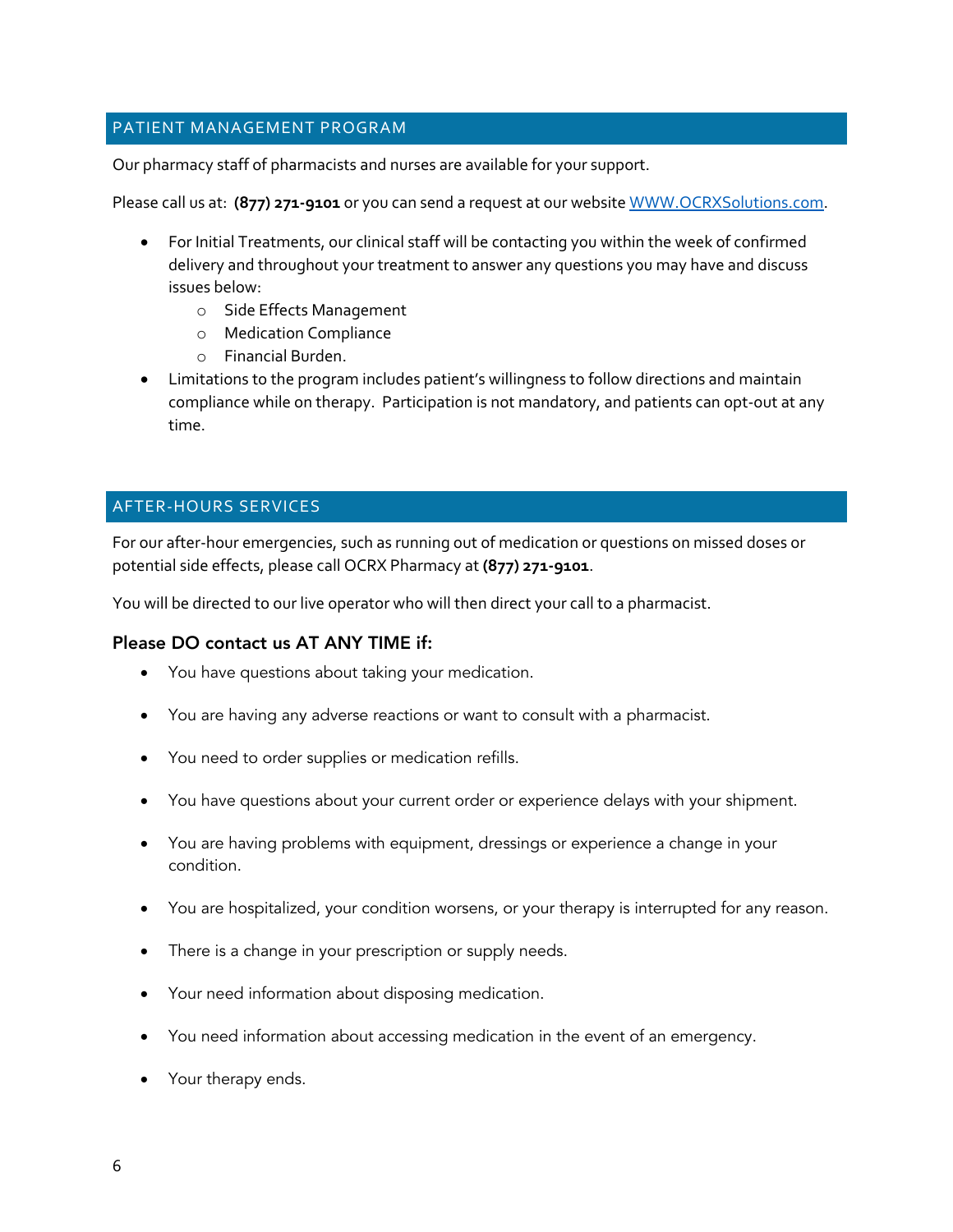- You start taking new medications, including over the counter or herbal supplements, etc.
- You have a billing question or need to provide new health plan information, including outof-pocket costs, deductibles, co-payment or co-insurance options.
- You would like additional information on ways to access your medication, health services, payment options and coordination of therapy.

# YOUR SATISFACTION IS OUR KEY

We strive to provide our patients with the highest quality of service and care. To monitor our performance, we periodically survey our patients by telephone. Please notify us by telephone or in writing if you do not wish to be contacted.

If you are not satisfied with any aspect of your experience with OCRX Pharmacy, we want to know about it.

You may contact us by:

## US Mail: OC Pharmacy

Attn: Director of Pharmacy 925 Gessner RD, Suite 600 Houston, TX 77024

Phone: (877) 271-9101

Satisfaction Survey: https://onco.knack.com/ocpharmacy#customer-service-satisfactionsurvey/

Pharmacy Complaint: https://onco.knack.com/ocpharmacy#pharmacy-compliant/

When contacting us, please provide your name, date of birth and a specific description of the date, time, people involved, etc.

If you feel the need to discuss your concerns or complaints with a party other than OCRX Pharmacy staff, you may contact any of the following:

• The Utilization Review Accreditation Commission (URAC) at (202) 326-3941*.*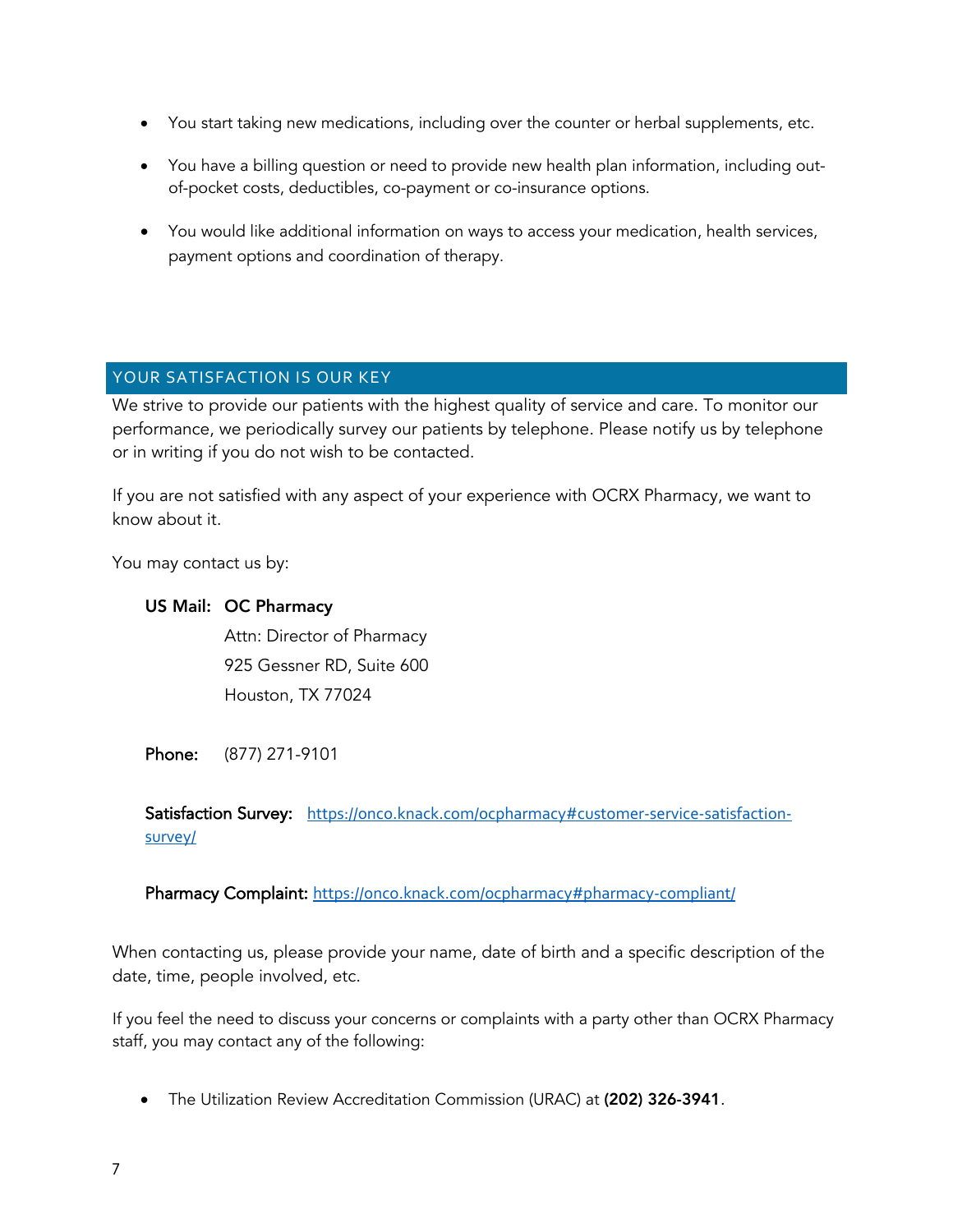- Accreditation Commission for Health Care (ACHC) at (855) 937-2242 or (919) 785-1214 and request the *Complaints Department.*
- Texas State Board of Pharmacy You may submit your complaint electronically through the Board's on-line complaint form located at: https://www.pharmacy.texas.gov/consumer/complaint.asp or 800-821-3205 Option 5.

## HOW TO DISPOSE OF UNWANTED MEDICATIONS

DO NOT**:** Flush expired or unwanted prescription and over-the-counter drugs down the toilet or drain unless the label or accompanying patient information specifically instructs you to do so. Improper disposal of medicines MAY END UP IN OUR DRINKING WATER SOURCES.

DO: Return unwanted or expired prescription and over-the-counter drugs to a drug take-back program. Talk to your care provider or pharmacist about proper disposal of all your medications.

For more information or to locate eco-friendly and safe options for medication disposal in your local area, visit DisposeMyMeds.org

## PATIENT BILL OF RIGHTS

#### Patients have the right to:

- Be treated as a unique individual, with dignity, courtesy and respect.
- Receive quality medications and services that meet or exceed professional and industry standards regardless of race, religion, political belief, sex, social or economic status, age or disease process.
- Be fully informed and receive written information on the scope of care and services provided by OCRX Pharmacy Solutions, as well as any limitations of the company's care or service capabilities.
- Receive information in a manner, format and/or language that you understand.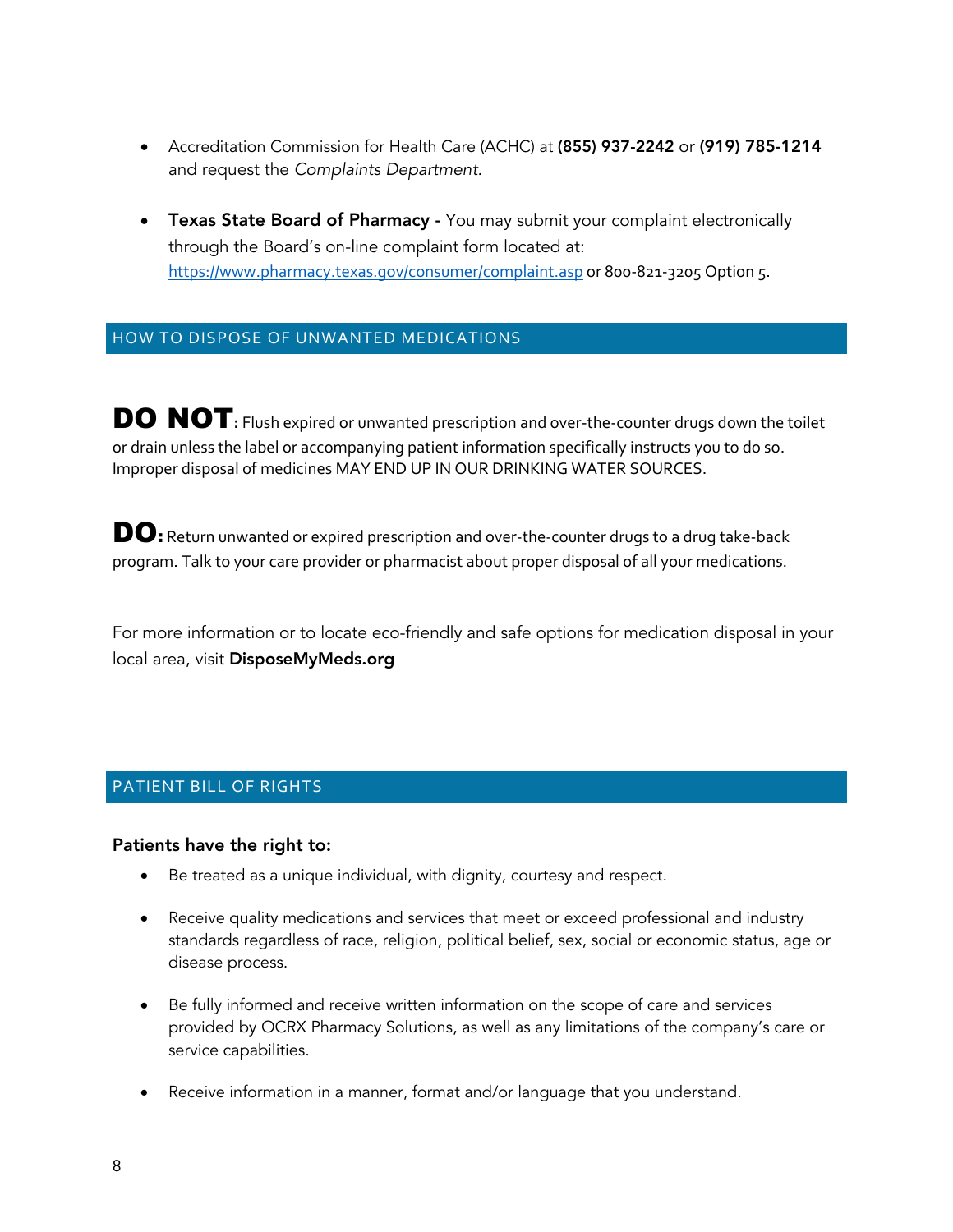- Choose a healthcare provider.
- Obtain, upon request, evidence-based practice information for clinical decisions (manufacturer package inserts, published practice guidelines, peer reviewed journals, etc.), including the level of evidence or consensus describing the process for intervention.
- Receive complete verbal or written explanations of expected payments from Medicare or other third-party payers, charges for which you may be responsible and an explanation of all forms you are requested to sign in advance of services being provided.
- Be fully informed of your responsibilities.
- Be offered assistance through any eligible programs of patient management services, including manufacturer co-pay, patient assistance programs or foundation support.
- Receive instruction and education from qualified personnel on appropriately taking and safely handling your medications.
- Coordination and continuity of services from Rx To Go Pharmacy
- Be advised of any change in the plan of service before the change is made.
- Be able to identify company representatives through name (name badge) and job title, and to speak with a pharmacist, if requested.
- Be ensured of the confidentiality and privacy of all information contained within your records and of Protected Health Information (except as otherwise provided for by law or third-party payer contracts).
- Express concern, complaint or dissatisfaction about services provided (or failed to be provided) and have the complaint investigated.
- Express concern, complaint, or dissatisfaction for lack of respect, treatment, or service and have the complaint investigated.
- Suggest changes in policy, staff or services without discrimination, restraint, reprisal, coercion or unreasonable interruption of services. Patients or caregivers can call (877) 271- 9101 and ask to speak with a pharmacist or the pharmacy director.
- Be informed of any financial relationships of the pharmacy.
- Be advised of normal business hours Monday through Friday, 8:30 a.m. to 5 p.m.
- Obtain the pharmacy phone number for normal business hours and after-hours care which is (877) 271-9101.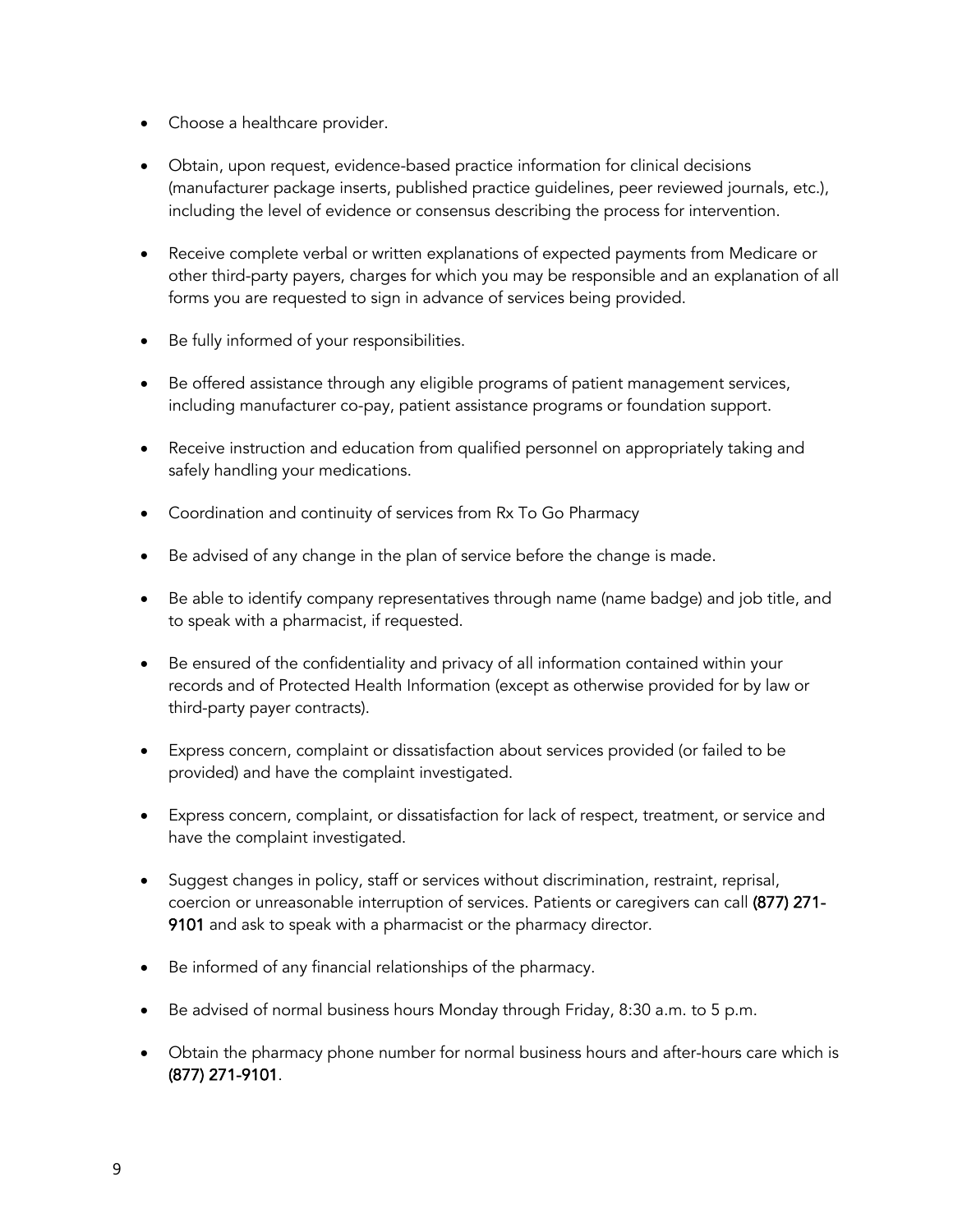- Decline participation, revoke consent, or withdraw from any OCRX Pharmacy services at any time.
- Refuse treatment once the negative consequences are explained

## Patients have the responsibility to:

- Adhere to the plan of treatment or service established by your physician.
- Submit any forms necessary to participate in the program, to the extent required by law.
- Provide, to the best of your knowledge, accurate and complete medical and personal information necessary to plan and provide care/services.
- Ask questions about your care, treatment and/or services, and any unclear instructions provided by company representatives.
- Use medications according to instructions provided, for the purpose it was prescribed and only for the individual to whom it was prescribed.
- Communicate any inability to follow provided instructions.
- Remain available to receive medication deliveries and coordinate with OCRX Pharmacy during times you will be unavailable.
- Treat pharmacy personnel with respect and dignity without discrimination as to color, religion, sex, nationality, or ethnic origin.
- Promptly settle unpaid balances, except where contrary to federal or state law.
- Notify pharmacy of change in prescription or insurance coverage.
- Notify pharmacy immediately of address or telephone changes, whether temporary or permanent.